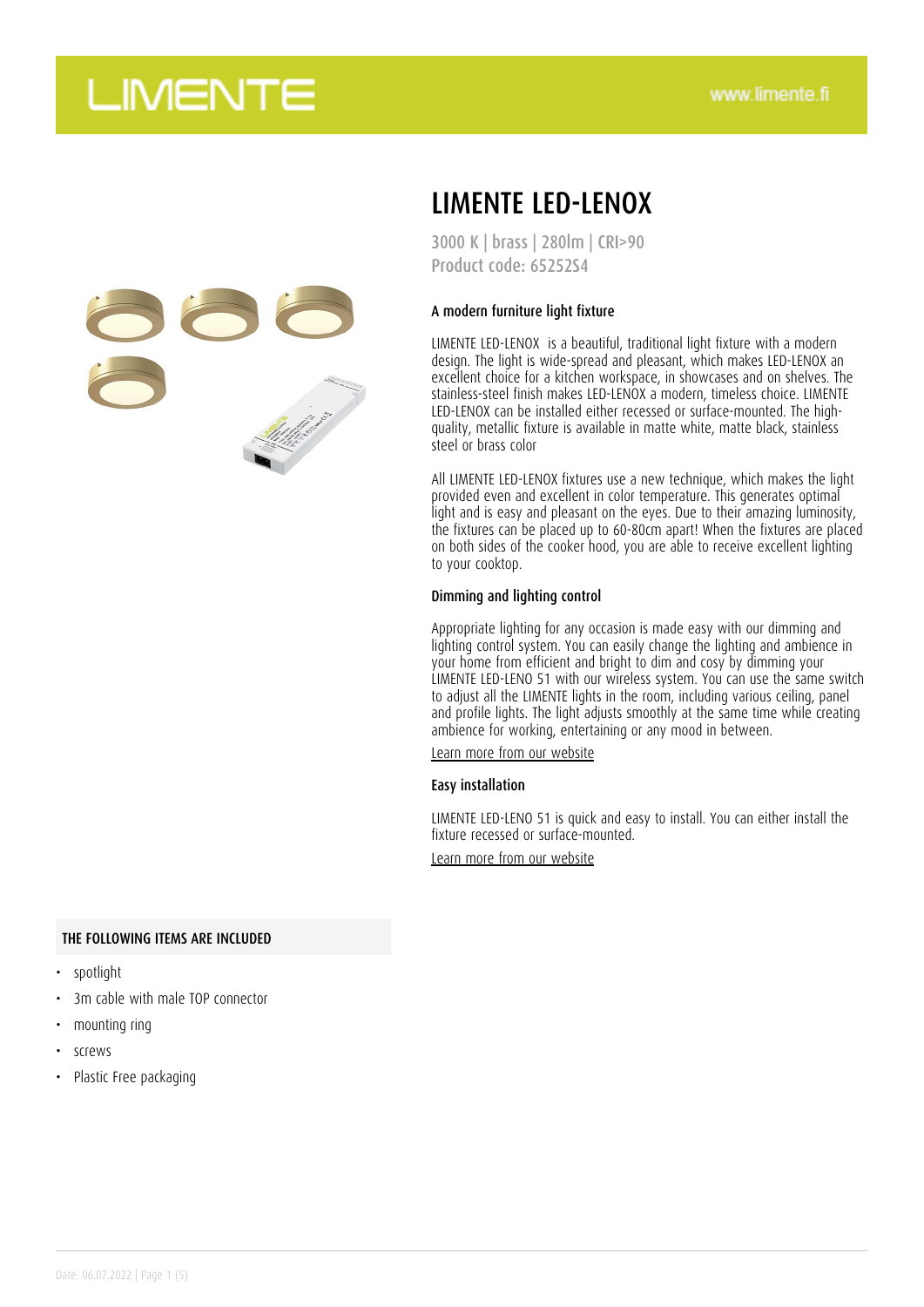## LENOX 3K 4X4W BRASS SPOTLIGHT

### OVERVIEW

| <b>PRODUCT CODE</b> | 6525254                            |
|---------------------|------------------------------------|
| <b>GTIN-CODE</b>    | 6438400005709                      |
| ELECTRICAL NUMBER   | 4139962                            |
| ETIM GENERAL NAME   | <b>Furniture luminaire</b>         |
| ETIM CLASS          | Downlight/spot/floodlight EC001744 |
| ETIM GROUP          | 41 Domestic light fittings         |
| <b>COLOUR</b>       | Gold / Brass                       |
| <b>LAMP TYPE</b>    | LED                                |

### SPECIFICATIONS

| <b>PRODUCT DIMENSIONS</b>                | 64.0 x 64.0 x 15.5                                                           |
|------------------------------------------|------------------------------------------------------------------------------|
| <b>MOUNTING METHOD</b>                   | Surface mounted/recessed mounted                                             |
| <b>COLOUR TEMPERATURE</b>                | 3000 K                                                                       |
| <b>COLOUR RENDERING INDEX CRI</b>        | > 90                                                                         |
| <b>RATED LIFE TIME</b>                   | 35.000h (L80B10)                                                             |
| <b>ENERGY EFFICIENCY CLASS</b>           |                                                                              |
| <b>LUMINOUS FLUX</b>                     | 280 lm                                                                       |
| <b>EFFICIENCY</b>                        | $80 \text{ Im}/W$                                                            |
| <b>VOLTAGE</b>                           | 24 V DC                                                                      |
| <b>INGRESS PROTECTION CODE</b>           | IP44/IP20                                                                    |
| NUMBER OF LEDS/M                         |                                                                              |
| <b>INPUT POWER</b>                       | 4 W                                                                          |
| <b>NUMBER OF SWITCHING CYCLES</b>        | > 50000                                                                      |
| AMBIENT TEMPERATURE RANGE                | $-20^{\circ}$ C $-40^{\circ}$ C                                              |
| <b>INPUT POWER CONNECTOR</b>             |                                                                              |
| <b>WARRANTY PERIOD (MONTHS)</b>          | 24                                                                           |
| <b>ADDITIONAL COVER (MONTHS)</b>         | 36                                                                           |
| <b>INSTALLATION AND OPERATING MANUAL</b> | https://www.limente.fi/Images/productpics/instructions/limente_led-lenox.pdf |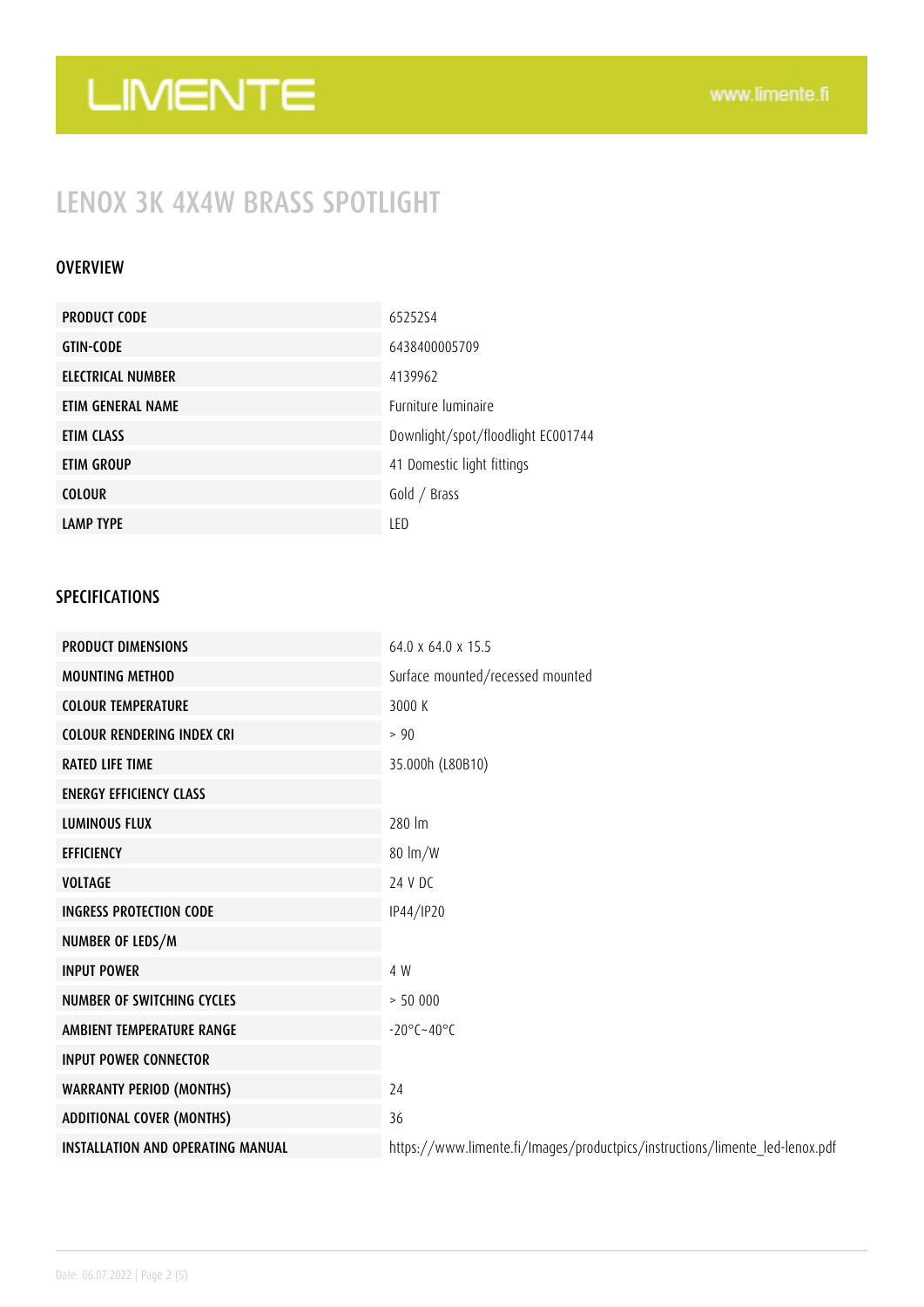### LENOX 3K 4X4W BRASS SPOTLIGHT

### RECOMMENDED ACCESSORIES

| <b>PRODUCT CODE</b> | <b>PRODUCT</b>                                        |
|---------------------|-------------------------------------------------------|
| 640451              | SMART 451, WIRELESS LIGHTING CONTROL KIT, 24 V        |
| 640420              | SMART 420, WIRELESS LIGHT CONTROL                     |
| 640421              | SMART 421, WIRELESS LIGHT CONTROL                     |
| 640422              | SMART 422, WIRELESS LIGHT CONTROL                     |
| 640424              | SMART 422, WIRELESS LIGHT CONTROL                     |
| 640350              | SMART 350 SET, WIRELESS LIGHT CONTROL, REMOTE CONTROL |
| 640351              | SMART 351, WIRELESS LIGHT CONTROL                     |
| 640352              | SMART 352, WIRELESS LIGHT CONTROL                     |
| 640425              | SMART 425, WIRELESS LIGHT CONTROL                     |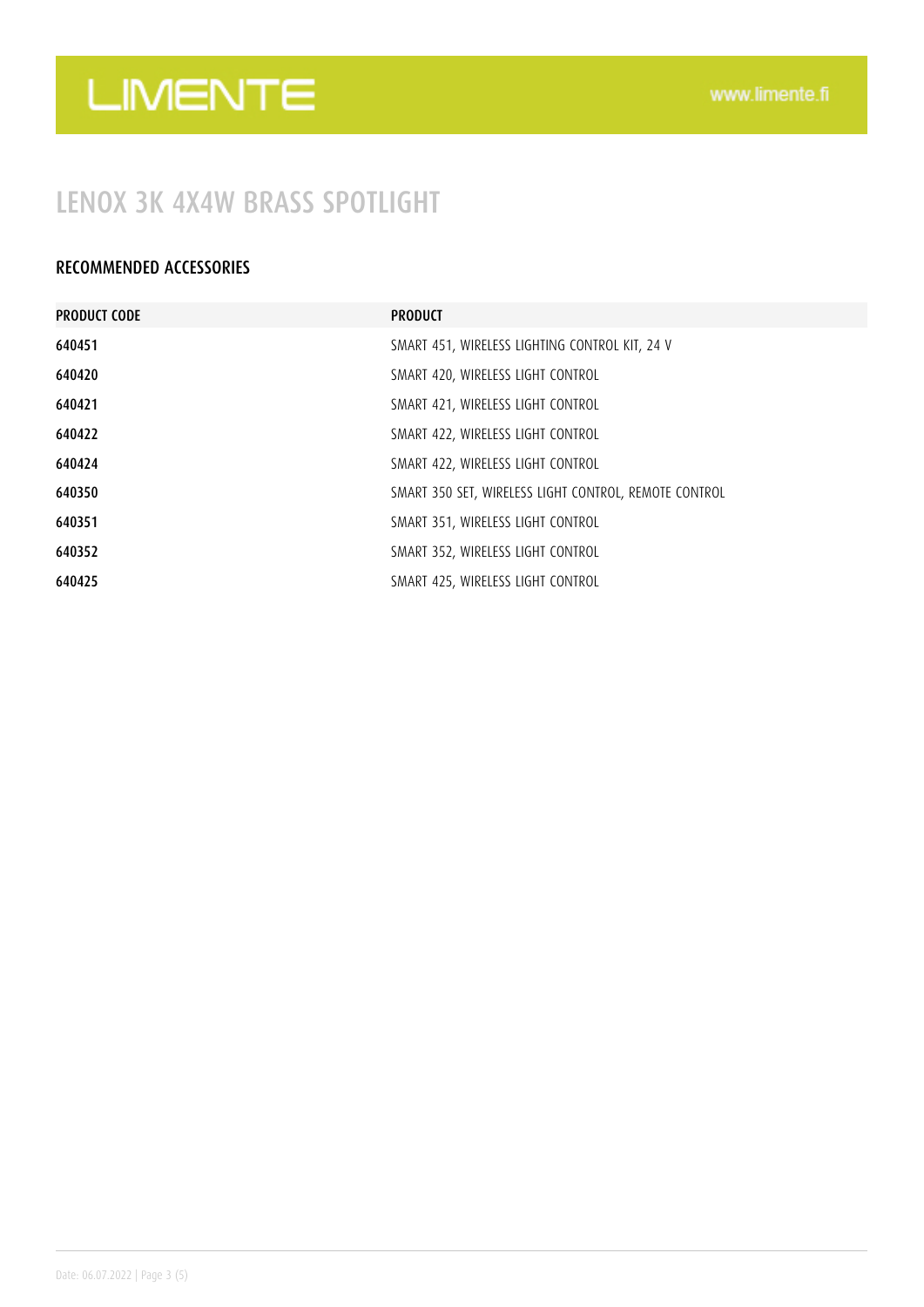## LENOX 3K 4X4W BRASS SPOTLIGHT